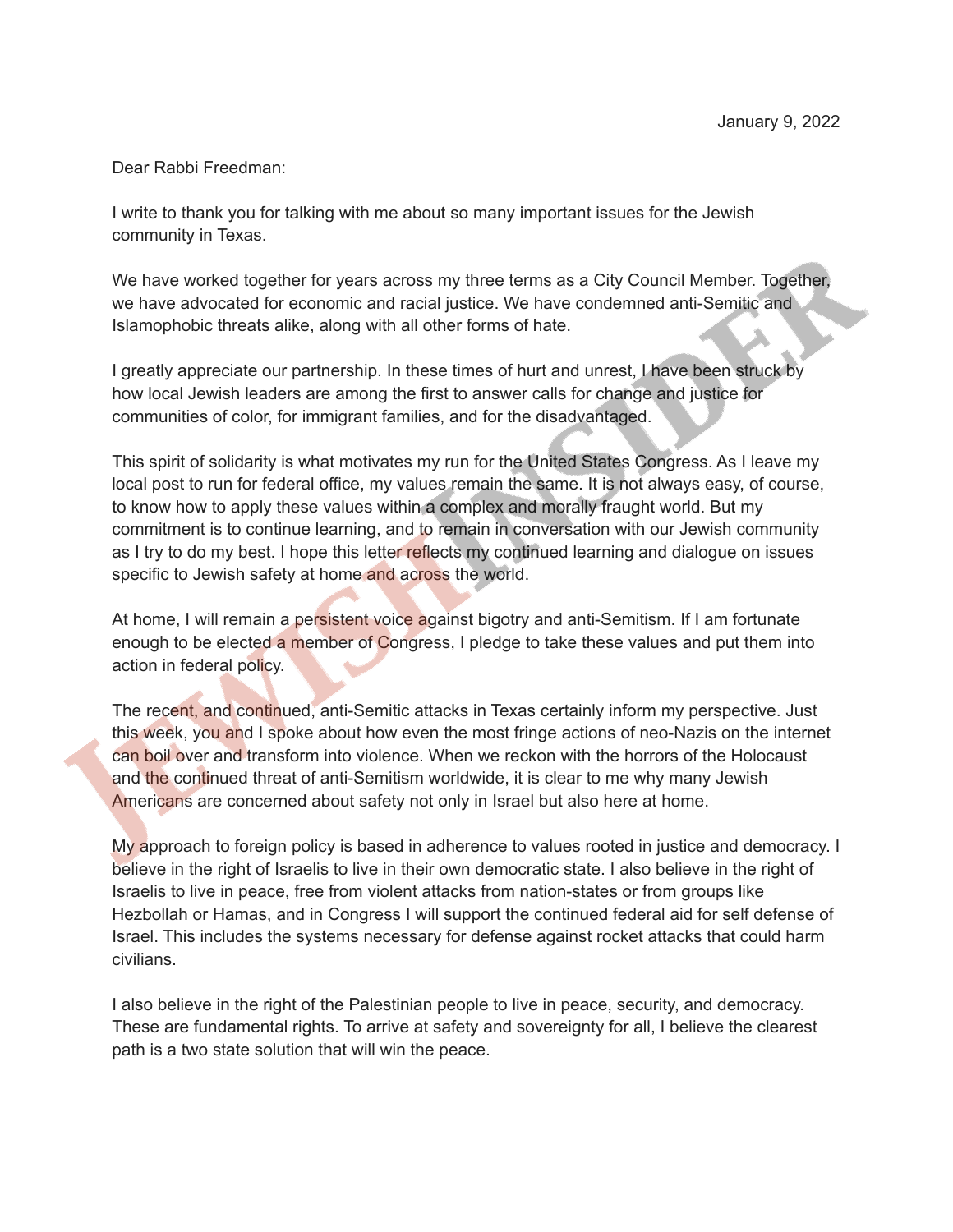To achieve such a solution, we cannot ignore the economic and power imbalance faced by the poorest Palestinians. The humanitarian crisis in Gaza and indefinite occupation in the West Bank are untenable for Israelis, Palestinians, and our collective conscience. I believe that a long-term solution in which all people in the region live in prosperity and peace is not only possible, but necessary. This two state solution is the clearest path to such peace, but as U.S. presidents of both parties have repeatedly acknowledged, unchecked settlement expansion in the West Bank makes it more and more difficult to achieve this.

Underlying our shared commitment to safety, democracy, and self-determination is another core value: respect for human rights. A human rights approach to foreign policy should condemn violence in all its forms and should protect the rights of all people. Therefore, I support policy to provide humanitarian aid to those in need, while also restricting aid from being used in a manner that violates basic rights. As we discussed, there are currently federal rules and laws on foreign aid, and those rules protecting human rights are something I support. Updates may be necessary to protect everyone's rights, but such updates should not be imposed in a discriminatory manner against any people or nation; rather, I support a human rights approach broadly. A commitment to protecting human rights is paramount for U.S. foreign policy, and ending any violations of human rights is critical for achieving long term peace wherever there is conflict.

In considering possible solutions to all these challenges, I have communicated to you that I am not a BDS supporter. I want to be clear about this position, as I hope to be an accessible representative to people of many backgrounds with many foreign policy views. I support everyone's right to freedom of speech, and I will use my platform to promote understanding and to stop harm.

In addition to human and civil rights issues, you and I have spoken at length about the threats of nuclear proliferation. I support the continued efforts of the Biden Administration to reach a constructive and verifiable agreement with the Iranian government to ensure that Iran cannot ever acquire a nuclear weapon. It's also important for such an agreement to address the Iranian government's dangerous expansionist policies and its support for violent and extremist groups.

Lastly, I cannot finish this letter to you without acknowledging how challenging conversations are around the shared future of Israelis and Palestinians. This topic involves the current and historical trauma of two peoples, and so it is understandable why it is so hard to talk about. When one raises valid concerns around Palestinian rights, there is too often the threat that one could be unfairly charged with anti-Semitism. And advocating for the safety of Jewish people in Israel does not mean being callous to the plight of Palestinians.

Attempts at being even-handed risk creating false equivalencies: we risk reducing lost lives to tick marks on either side of a ledger—a ledger keeping score on one side of the Green Line versus the other, keeping count of who is most at risk, or who started the fight, or who is most deserving of our solidarity. The principle of solidarity for all humankind, then, feels further from our grasp when we need it the most.